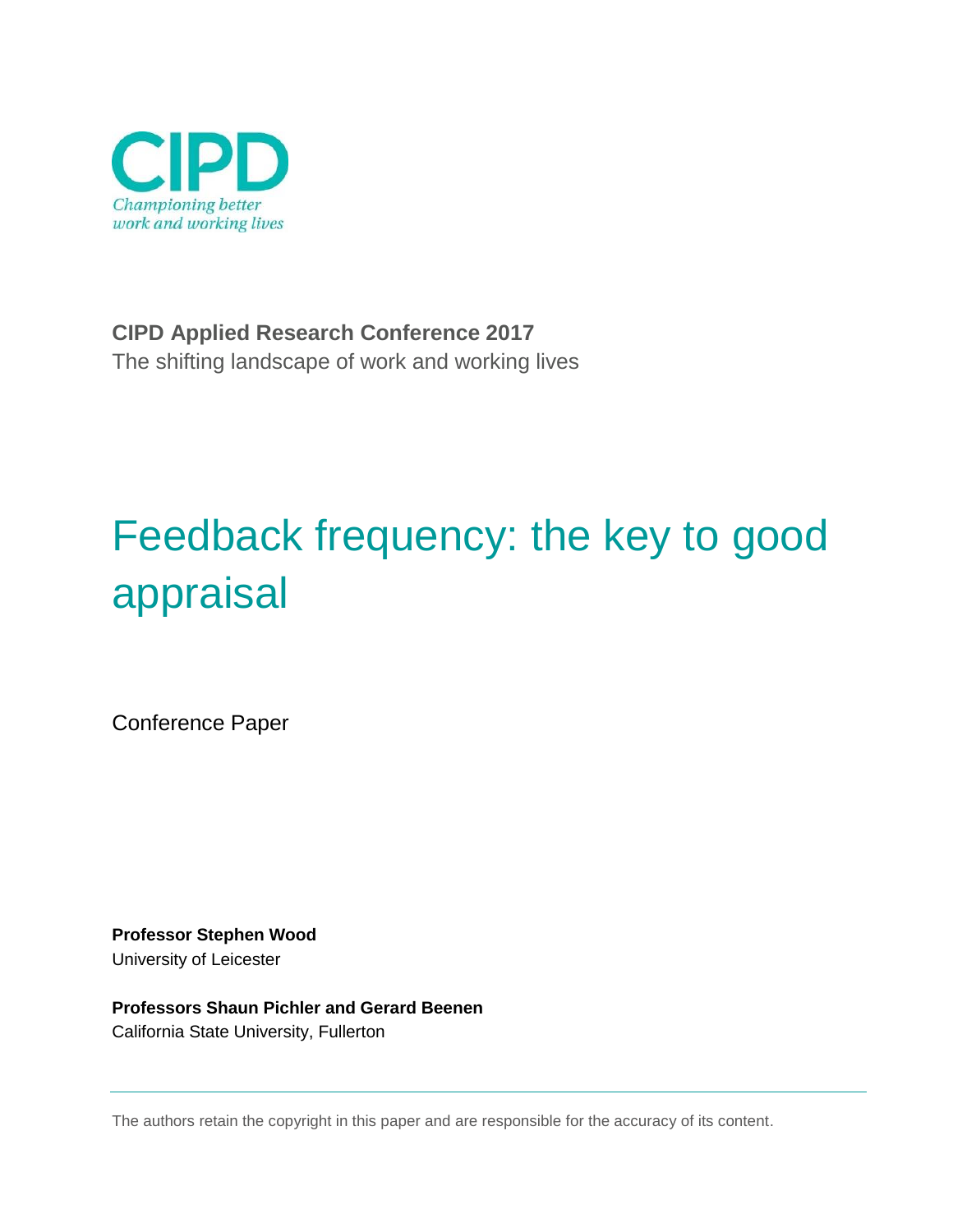# Feedback frequency: the key to good appraisal

Professor Stephen Wood, University of Leicester

Professors Shaun Pichler and Gerard Beenen, California State University, Fullerton

### **Summary**

Performance appraisals give employees feedback to help them improve their performance. Yet the value of appraisal continues to be questioned and achieving favourable reactions from appraisees is a precondition for them to improved performance. We apply due process theory to explain how frequent feedback and effective performance standard-setting are vital for the acceptability of appraisal. Our meta-analytical study shows that acceptability of appraisals is enhanced when feedback is frequent and standards are set and clear to employees, but also that these two things have a synergistic relationship. Feedback has a greater effect when standard-setting is effective, as well as when employees receive a favourable appraisal. The implications for practice are that rather than abandoning appraisals or continuing to treat them as an annual ritual, more attention should be paid to feedback and standard-setting than is all too often the case.

### **Introduction**

Performance appraisal often gets a bad press. Its use has grown substantially in the last two decades in Britain (van Wanrooy et al 2013, p98) – to the point that it is almost ubiquitous – and certainly the days when its use was limited primarily to managers or when only a handful of organisations, such as Nissan, appraised *all* their employees are gone. Nonetheless, there remains a feeling that appraisal is not done well. One response is to abandon appraisals altogether (Coens and Jenkins 2000). Given the strong commitment to it and prime role in performance management, we follow the alternative avenue of exploring ways to improve the efficacy of appraisals by understanding the mechanisms that lead to increased performance appraisal acceptance.

Positive employee reactions to formal appraisals are vital if these are to affect performance and create favourable employee attitudes. However, all too often the important elements of setting performance standards and delivering frequent feedback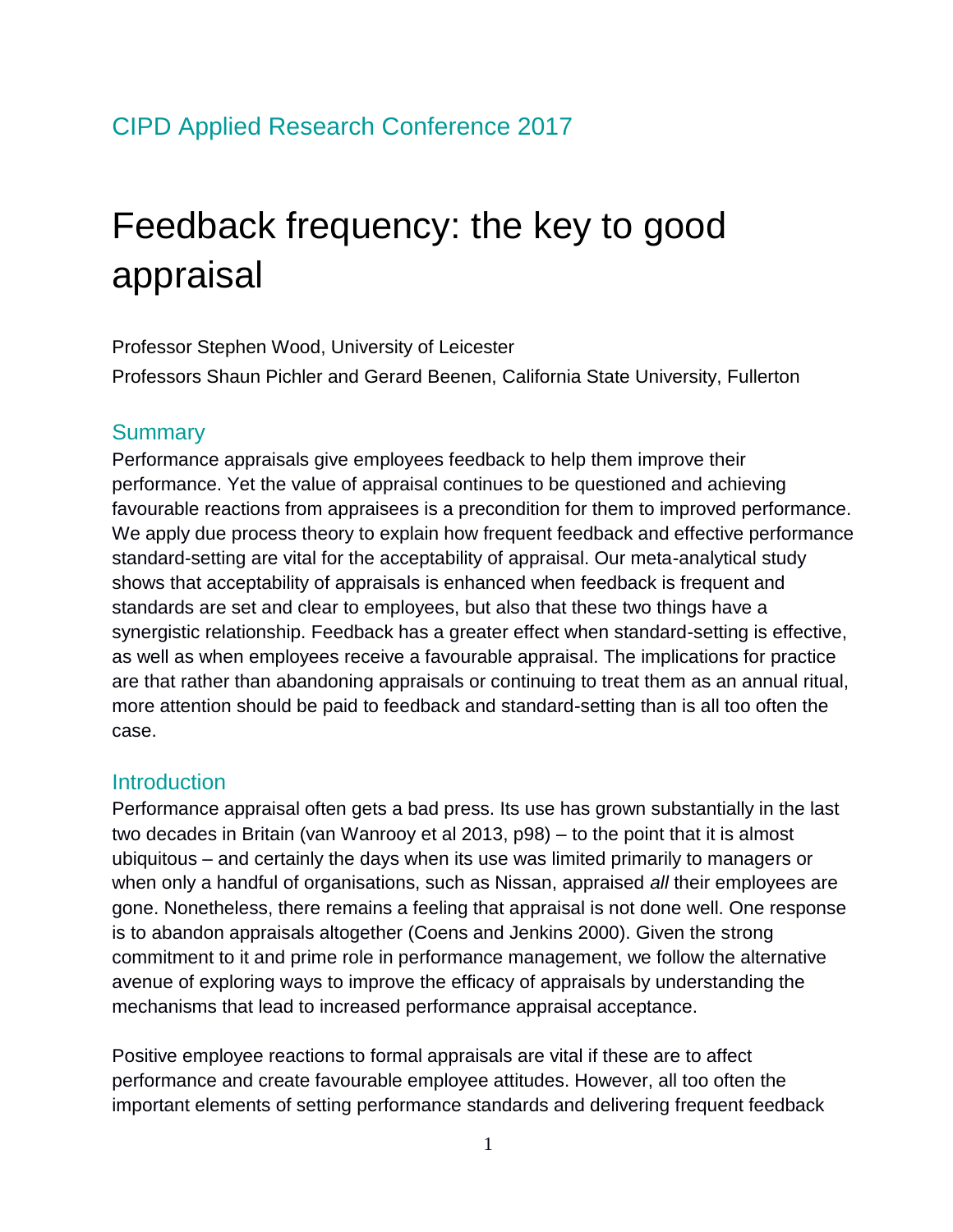during the appraisal cycle are not done well. We first outline a theory of how frequent positive feedback may have positive effects on employees' appraisal reactions and how these effects may be contingent on the employees' knowledge of performance standards, as well as whether they get a favourable performance rating. We then report a metaanalysis of appraisal studies to test our theory. The results support the notion that frequent and positive feedback is important and contingent factors affect its efficacy.

# Theoretical background and hypotheses

Research on appraisal initially treated it like a test or psychometric assessment and therefore focused on the psychometric properties of performance ratings. This approach assumes that work performance can be measured validly and reliably, appraisers can evaluate performance accurately, and an ultimate performance criterion exists. Folger et al (1992) questioned these assumptions, as appraisers are susceptible to systematic errors and are biased by political and motivational factors. Moreover, we argue that multiple goals and mixed motives may further confound the integrity of the appraisal process.

Folger et al (1992) developed the due process theory in response to these concerns about the psychometric model, shifting the key goal of performance appraisal to the achievement of a fair outcome. Frequent feedback and knowledge of performance standards are crucial for applying the legal theory of due process to performance appraisal (Folger et al 1992). It is based on the Fifth and Fourteenth Amendments to the US Constitution, which specify the principles of due process as entailing adequate notice of charges and proceedings, a fair hearing centred on presenting evidence and a legal defence, and judgements based on evidence, impartial and unbiased. In the context of performance appraisal, setting standards or expectations in the planning stage and giving feedback between this stage and the formal appraisal provide the adequate notice dimension of due process. The remaining due process criteria – fair hearing and judgement on evidence – are fulfilled through the appraisal itself, appeals procedures, and ensuring judgements at all stages are based on relevant evidence.

Ensuring that employees receive frequent feedback and have knowledge of standards should increase the likelihood that the appraisal process is seen as procedurally and interpersonally fair as it fulfils the adequate-notice dimension of due process. This in turn should facilitate more favourable employee appraisal reactions. Due process theory suggests that the criteria for gauging the efficacy of the performance appraisal process should be positive employee reactions.

Frequent feedback provides information that allows individuals to determine how well or poorly a job has been done and facilitates discussions between a manager and the appraisee that may enable behavioural change between the planning stage and the formal performance appraisal review. We hypothesise that it will be positively related to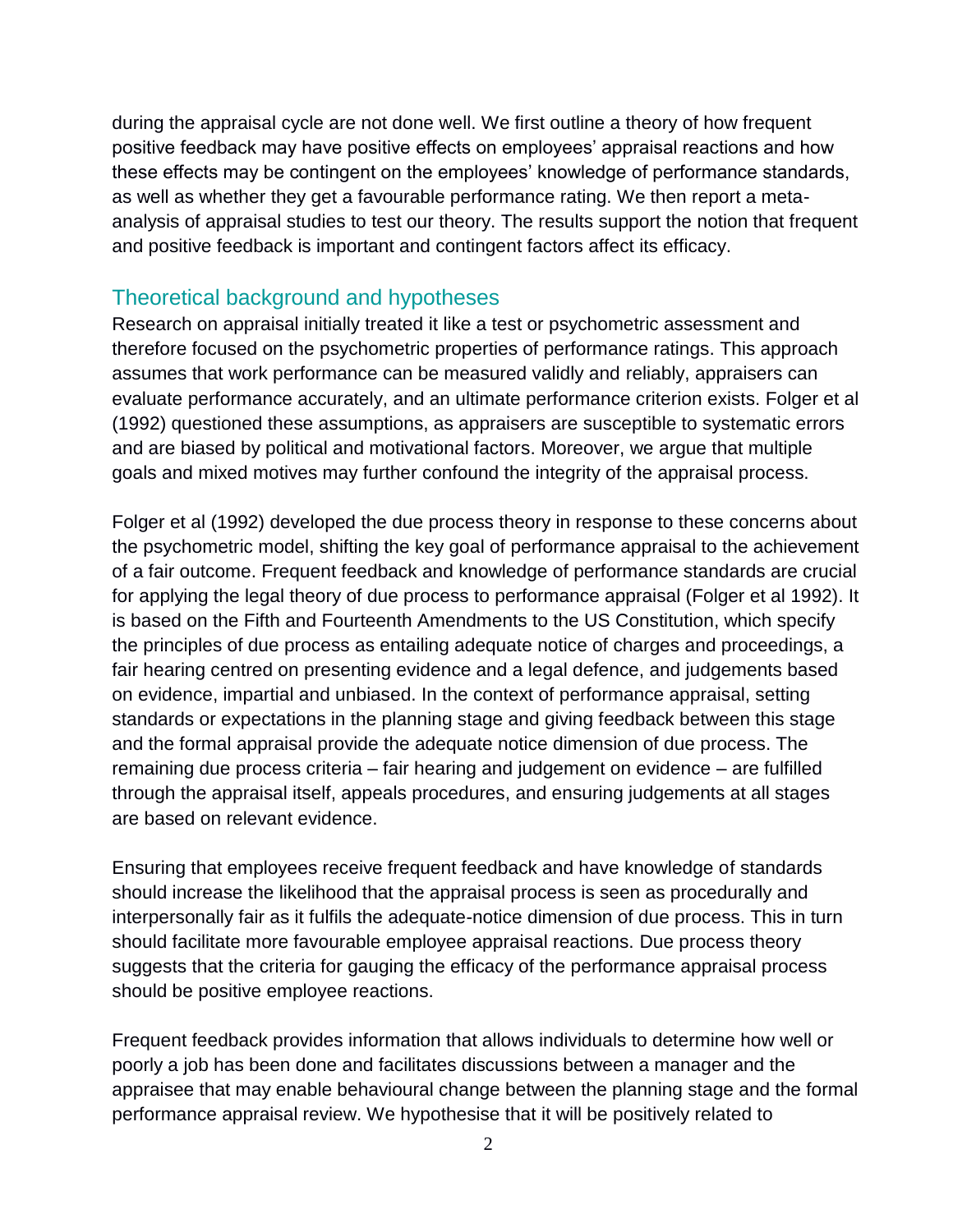favourable reactions to appraisal as it facilitates employees' learning and error correction, gives them a greater sense of control over the appraisal process, and should increase the extent to which the appraisal is based on valid and accurate information. We therefore predict:

# *Hypothesis 1: Feedback frequency will be positively related to appraisal reactions.*

Similarly, knowledge of performance standards should increase acceptability since it ensures that employees can effectively prioritise and accomplish their work, which is especially important when employees have multiple tasks and goals. Without the provision of this knowledge, due process theory suggests that employees should not be held accountable to performance standards. Increased knowledge about the appraisal process creates shared understandings between the parties and improves employees' justice perceptions. Having knowledge of performance standards means that employees can adjust their behaviour so it meets the criteria for them to maximise their rewards; and the evidence is that it is meeting of standards and goals, rather than the goal-setting itself, that has most effect on well-being.

*Hypothesis 2: Knowledge of performance standards will be positively related to appraisal reactions.* 

# Moderators of the relationship between feedback frequency and appraisal reactions

While theory predicts a positive association between feedback frequency and appraisal reactions, the empirical research has produced inconsistent results. This may reflect the fact that the relationships may be contingent on other factors. We hypothesise that the relationship between feedback frequency and appraisal reactions will be stronger when knowledge of performance standards is available to the appraisee. That is, these two elements of the appraisal process will have a synergistic effect on appraisal reactions. First, frequent feedback will have a weaker effect when performance standards and prescriptive recommendations for improving performance are unclear. Second, while frequent feedback should enhance the development of shared understandings of performance standards and enable the appraisal to become a learning process, adequate planning should accentuate this process and ensure that the feedback is grounded in shared expectations as employees have a chance to discuss or review their goals with supervisors. Conversely, if the planning is insufficient, the effect of frequent feedback on appraisal reactions will be weaker.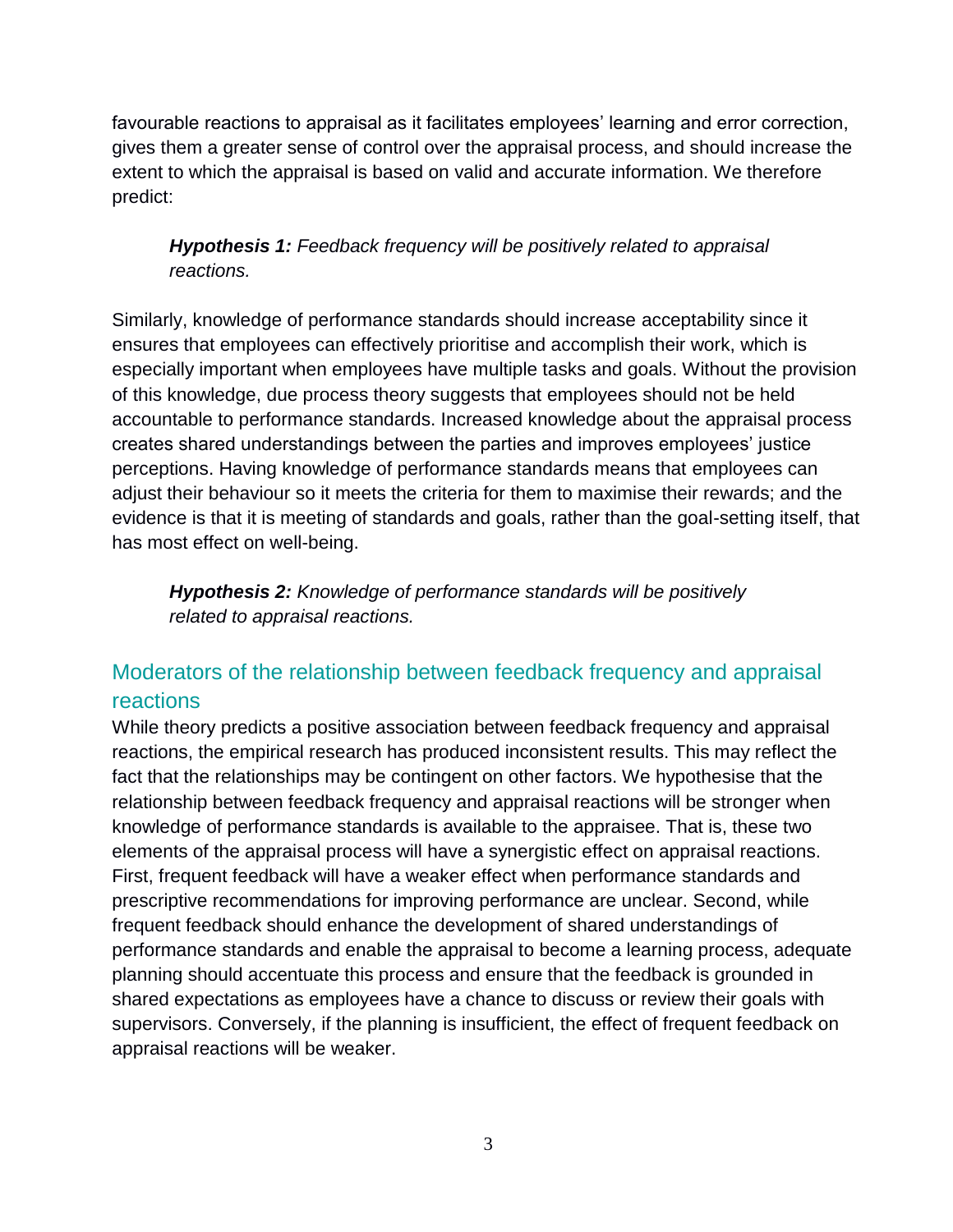*Hypothesis 3: Knowledge of performance standards will moderate the relationship between feedback frequency and appraisal reactions such that the relationship between feedback frequency and appraisal reactions will be stronger (weaker) as knowledge of performance standards increases (decreases).* 

We also anticipate that the feedback's effect on appraisal reactions will be greater when appraisees receive a favourable appraisal or rating. Unsurprisingly, positive performance ratings have been found to be associated with favourable appraisal reactions. Conversely, performance appraisal research consistently has shown that low appraisal favourability is associated with the evaluation being perceived as inaccurate or unacceptable to the appraisee. We expect the effects of feedback frequency on appraisal reactions will be amplified by rating favourability as employees' sense of justice generated by frequent feedback is reinforced when feedback is positive; it adds credibility to the shared understandings that emerge in the feedback interactions and employees are likely to feel that attending to this feedback was rewarded. In contrast, any perceived injustice of the appraisal process is likely to be stronger when employees receive both little or no feedback and a poor rating. We therefore hypothesise:

*Hypothesis 4: Rating favourability will moderate the relationship between feedback frequency and appraisal reactions such that the relationship between feedback frequency and appraisal reactions will be stronger (weaker) as appraisal favourability increases (decreases).*

# Empirical study

Having applied due process theory to developing understanding of relationships amongst frequent feedback and employees' knowledge of standards, favourability of assessments and reactions to appraisal, we tested our hypotheses using a meta-analytic design. The sample was constructed through searching databases such as PsycInfo, Business Source Elite, JStor, ProQuest, Sage Journals Online, and Social Science Abstracts and reference lists of major reviews related to performance appraisal. We used three inclusion criteria. Studies had to: (1) assess a relationship between an employee reaction criteria and one or more measures of adequate notice (that is, knowledge of performance standards or frequent feedback); (2) include actual performance reviews; and (3) report an effect size, or sufficient information to calculate an effect size or to obtain it from the author.

Our search yielded 35 total studies (39 unique samples and 10,672 responses) that included reactions to appraisal and one or both of feedback frequency or knowledge of performance standards*.* For feedback frequency, we analysed effect sizes for 5,227 respondents across 18 unique samples from 16 studies. For knowledge of performance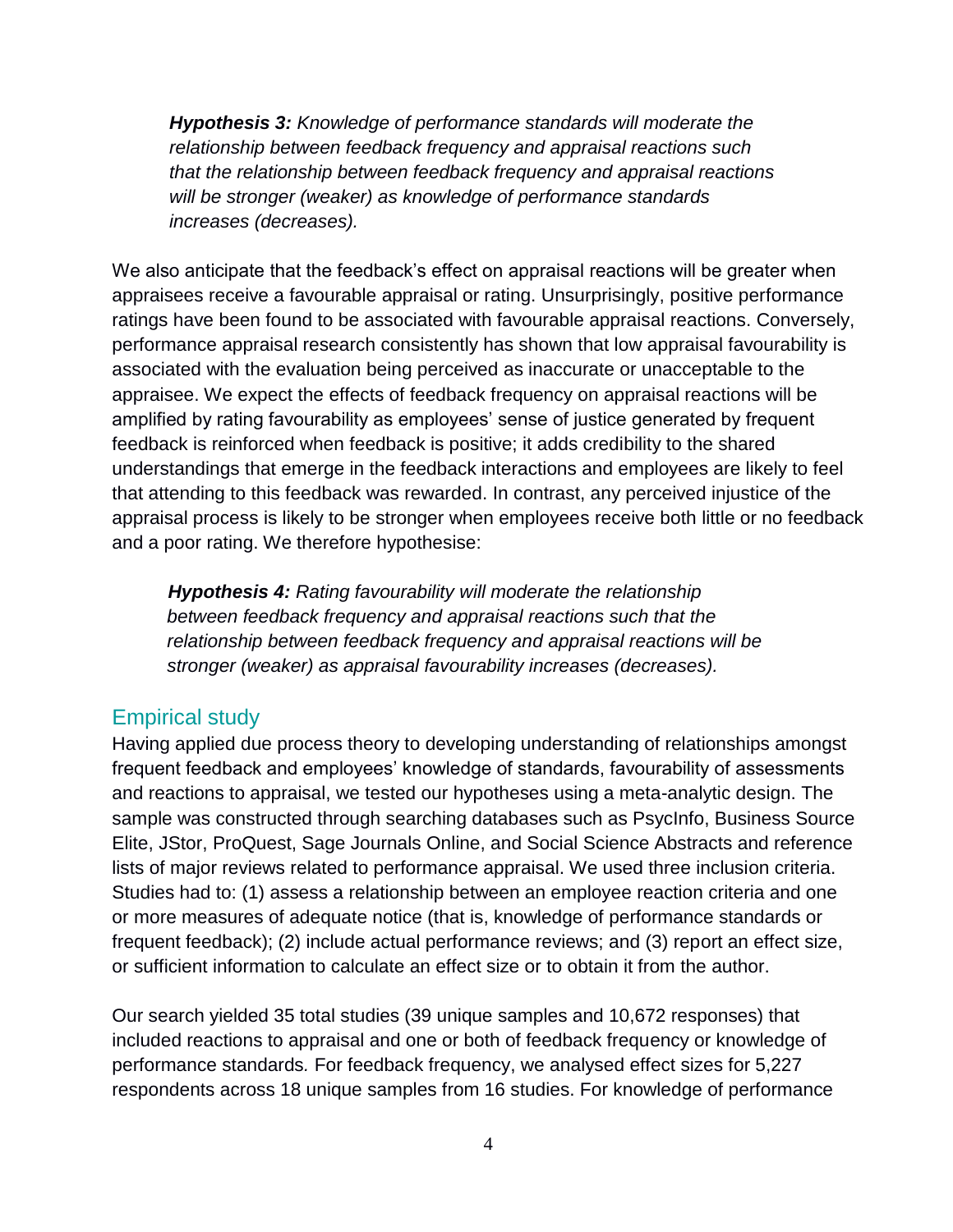standards, we analysed effect sizes for 5,317 responses across 19 unique samples from 17 studies. Data were analysed using standard meta-analytic methods involving regression analysis.

Employee reactions to performance appraisal are measured by satisfaction with the appraisal, perceptions of accuracy, motivation to improve performance, performance appraisal fairness, or perceptions of organisational justice. Previous meta-analyses have treated performance appraisal reactions as a composite variable for two reasons. First, they all represent appraisal reactions. Second, there are too few primary studies in the empirical literature to look at meta-analytic correlations with individual reaction criteria.

Table 1 displays results. As expected, both aspects of adequate notice – knowledge of performance standards and frequent feedback – were correlated with employee reactions to appraisal, thus supporting both Hypothesis 1 and 2. The relationship between feedback frequency and employee reactions was moderated by knowledge of performance standards and appraisal favourability, and in the expected direction. That is, the relationship is accentuated by these contingent factors, thus supporting both Hypothesis 3 and 4. These results support the theoretical arguments we developed for the link between feedback and appraisal reactions based on its role in increasing the quality and quantity of information that employees receive and their sense of justice.

| Table 1: Meta-analytic results for employee reactions to performance appraisal                                                                                                                                                         |       |    |            |      |       |       |         |
|----------------------------------------------------------------------------------------------------------------------------------------------------------------------------------------------------------------------------------------|-------|----|------------|------|-------|-------|---------|
|                                                                                                                                                                                                                                        | Ν     | k  | <b>SDr</b> | Mr   | Lower | Upper | Q       |
|                                                                                                                                                                                                                                        |       |    |            |      | 95%CI | 95%Cl |         |
| Adequate notice                                                                                                                                                                                                                        |       |    |            |      |       |       |         |
| Frequent                                                                                                                                                                                                                               | 5,227 | 18 | 0.24       | 0.45 | 0.33  | 0.56  | 290.35* |
| feedback                                                                                                                                                                                                                               |       |    |            |      |       |       |         |
|                                                                                                                                                                                                                                        |       |    |            |      |       |       |         |
| Knowledge of                                                                                                                                                                                                                           | 5,445 | 19 | 0.19       | 0.49 | 0.40  | 0.60  | 201.07* |
| performance                                                                                                                                                                                                                            |       |    |            |      |       |       |         |
| standards                                                                                                                                                                                                                              |       |    |            |      |       |       |         |
| $M_{\rm{tot}}$ and $M_{\rm{tot}}$ are the distribution of the state of the state of the state of the state of the state of the state of the state of the state of the state of the state of the state of the state of the state of the |       |    |            |      |       |       |         |

*Note:*  $N =$  cumulative sample size;  $k =$  cumulative number of effect sizes;

*SDr* = weighted standard deviation of observed effect sizes; *Mr* = population mean correlation; Q = heterogeneity of *Mr*.

\* Significant at p < 0.05.

Since effect size distributions were heterogeneous, random effects models were employed for *Mr* and its confidence interval (Hedges and Vavae 1998).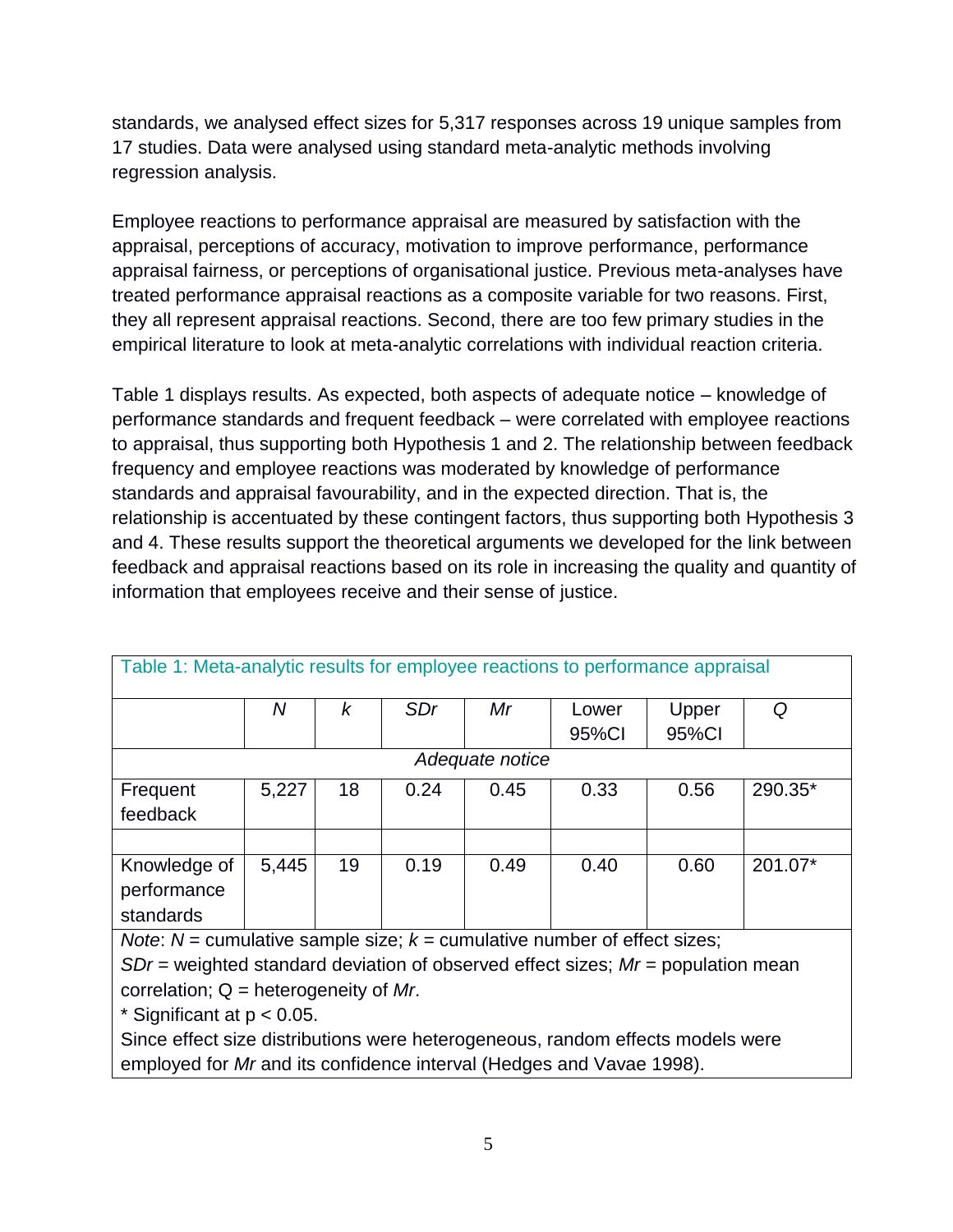# Implications for practice

The results confirm the core elements of due process theory and suggest that organisations will benefit from implementing both aspects of the adequate notice dimensions of due process. More attention should be paid to feedback and standardsetting than is all too often the case. Recurring informal conversations with subordinates for the purpose of providing feedback and clarifying performance standards and improving employee skills should be encouraged (Levy et al 2015). Moreover, performance feedback should concentrate on employee development, as well as error correction, if it is to facilitate performance gains for workers. Standards make appraisal and feedback easier so the appraisal does not need to focus on the person; and they can be defined as ideals and not obligations so the appraisal can focus on development and not ensuring obligations have been fulfilled. Including performance standards for specific job families in organisational handbooks is one potential formal mechanism, provided these are suitably nuanced and not interpreted too rigidly. Performance management systems that overtly link organisational goals and standards to performance rating schemes should be designed in such a way that trade-offs between goals are acknowledged and achievement of them is not at the expense of creativity. The existence of such multiple or conflicting goals should not be used to justify a fatalistic approach to appraisal – that it can never really be much use. Moreover, reflective processes should be built into such systems to maintain high-quality feedback and standard-setting.

The most substantive implication of our results concerns employee involvement. Just as feedback transforms the traditional attitude survey to a high-involvement management practice – the survey feedback method – so feedback transforms appraisal from a tool of performance management to a potentially vital high-involvement practice.

# **Conclusion**

We have outlined a theory of appraisal based on the due process perspective in which feedback frequency, knowledge of performance standards, and performance rating favourability are related to performance appraisal reactions. Our tests of it using metaanalysis provides support for it; and also suggests that inconsistencies across past studies on the effects of feedback may reflect the moderating role of knowledge of performance standards and how favourable are the appraiser's ratings. Enhancing feedback and standard-setting should greatly improve the effectiveness of appraisal. Consideration of these should be central in the design of appraisal systems, as well as interventions to improve the effectiveness of existing processes and further studies to assess the value and efficacy of appraisal.